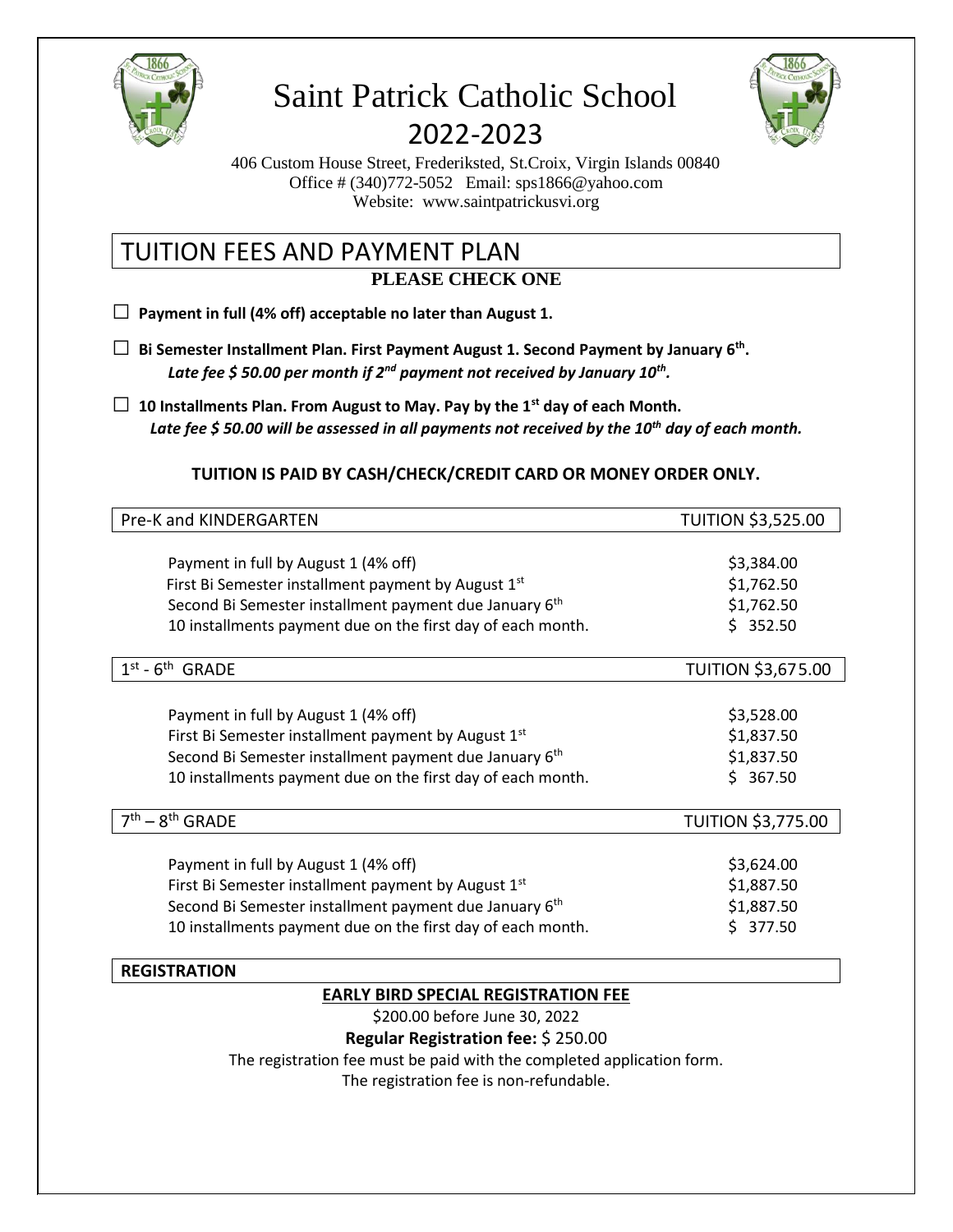## FAMILY DISCOUNTS

| PRE-K/KINDERGARTEN                    | <b>TUITION</b> |
|---------------------------------------|----------------|
|                                       |                |
| 1 <sup>ST</sup> Child Tuition         | \$3,525.00     |
| 10 Installments Plan                  | \$352.50       |
| 2 <sup>nd</sup> Child Tuition         | \$3,325.00     |
| 10 Installments Plan                  | \$332.50       |
|                                       |                |
| 3rd and 4 <sup>th</sup> Child Tuition | \$1,762.50     |
| 10 Installments Plan                  | \$176.25       |
|                                       |                |
| 5 <sup>th</sup> Child Tuition         | \$881.25       |
| 10 Installments Plan                  | \$88.12        |
| $1st - 6th$ GRADE                     | <b>TUITION</b> |
|                                       |                |
| 1 <sup>ST</sup> Child Tuition         | \$3,675.00     |
| 10 Installments Plan                  | \$367.50       |
|                                       |                |
| 2 <sup>nd</sup> Child Tuition         | \$3,475.00     |
| 10 Installments Plan                  | \$347.50       |
|                                       |                |
| 3rd and 4th Child Tuition             | \$1,837.50     |
| 10 Installments Plan                  | \$183.75       |
|                                       |                |
| 5 <sup>th</sup> Child Tuition         | \$918.75       |
| 10 Installments Plan                  | \$<br>91.87    |
| 7TH AND 8TH                           | <b>TUITION</b> |
|                                       |                |
| 1 <sup>ST</sup> Child Tuition         | \$3,775.00     |
| 10 Installments Plan                  | \$377.50       |
|                                       |                |
| 2 <sup>nd</sup> Child Tuition         | \$3,575.00     |
| 10 Installments Plan                  | \$357.50       |
|                                       |                |
| 3rd and 4 <sup>th</sup> Child Tuition | \$1,887.50     |
| 10 Installments Plan                  | \$188.75       |
| 5 <sup>th</sup> Child Tuition         | 943.75<br>\$   |
| 10 Installments Plan                  | \$<br>94.37    |
|                                       |                |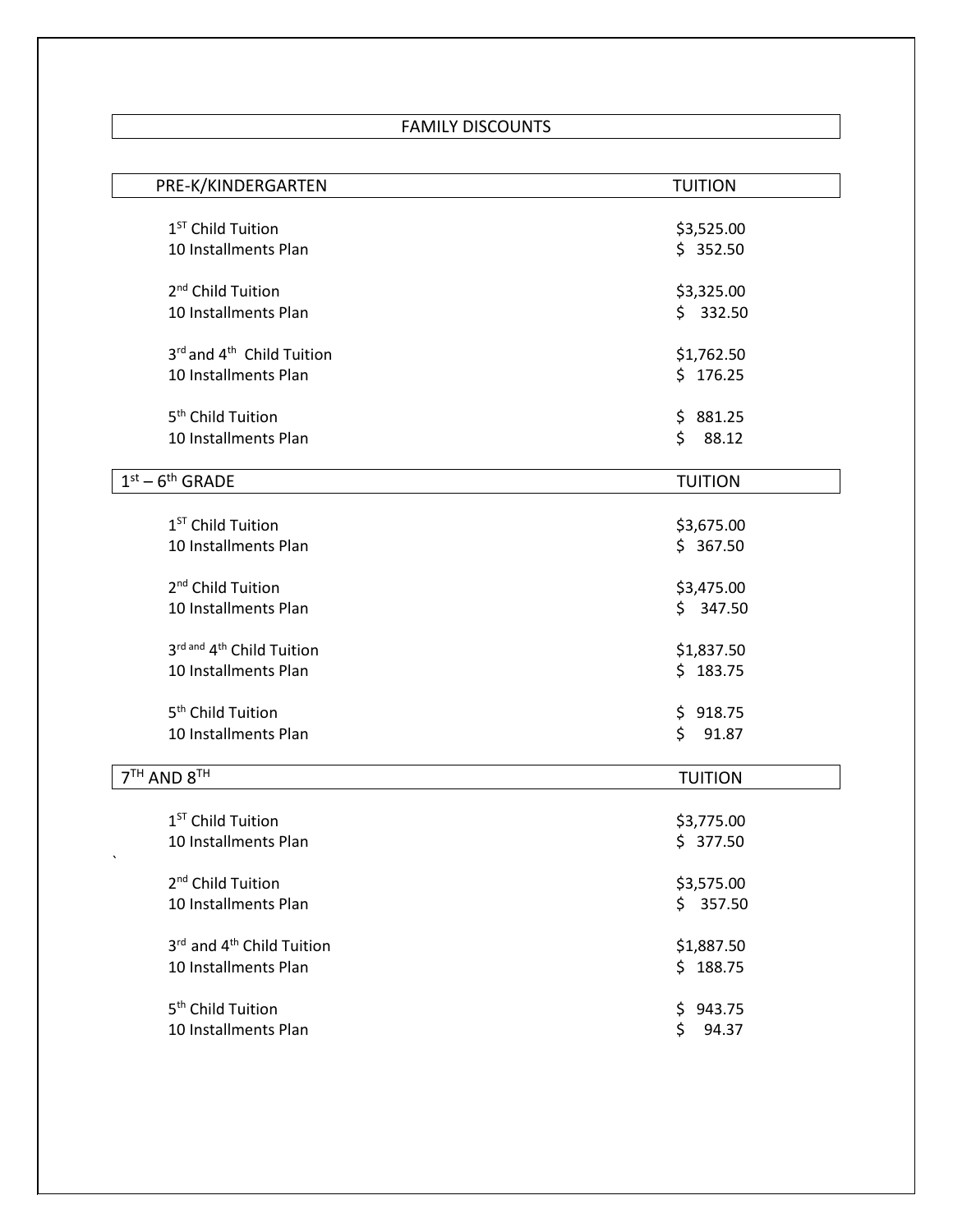| <b>Saint Patrick Catholic School</b><br>2022-2023<br>406 Custom House Street, Frederiksted, St.Croix, Virgin Islands 00840<br>Office # (340)772-5052 Email: sps1866@yahoo.com<br>Website: www.saintpatrickusvi.org<br><b>APPLICATION FOR ADMISSION</b> |                                                                                                      |                           |                        |                                   |      |  |
|--------------------------------------------------------------------------------------------------------------------------------------------------------------------------------------------------------------------------------------------------------|------------------------------------------------------------------------------------------------------|---------------------------|------------------------|-----------------------------------|------|--|
|                                                                                                                                                                                                                                                        |                                                                                                      | <b>RETURNING STUDENTS</b> |                        |                                   |      |  |
|                                                                                                                                                                                                                                                        |                                                                                                      |                           |                        | Admission to Grade: _____________ |      |  |
|                                                                                                                                                                                                                                                        | Interested in After School Program? Yes                                                              |                           | No (circle one)        |                                   |      |  |
|                                                                                                                                                                                                                                                        | <b>STUDENT INFORMATION</b>                                                                           |                           |                        |                                   |      |  |
|                                                                                                                                                                                                                                                        |                                                                                                      |                           |                        |                                   |      |  |
| Last Name                                                                                                                                                                                                                                              |                                                                                                      | <b>First Name</b>         |                        | Middle                            |      |  |
|                                                                                                                                                                                                                                                        | Male or Female Date of Birth: ______________________Social Security ________________________________ |                           |                        |                                   |      |  |
|                                                                                                                                                                                                                                                        | Will your child ride the school bus? Yes, No (circle one)                                            |                           |                        |                                   |      |  |
|                                                                                                                                                                                                                                                        | Will your child walk to and from school? Yes                                                         |                           | No (circle one)        |                                   |      |  |
| The policy of Abramson Enterprise School Bus Company requires that children in Pre-school are<br>not permitted to ride the school bus.                                                                                                                 |                                                                                                      |                           |                        |                                   |      |  |
|                                                                                                                                                                                                                                                        | If your child will ride the school bus, where will he/she embark and disembark? (Circle one)         |                           |                        |                                   |      |  |
| North Side                                                                                                                                                                                                                                             | La Grange                                                                                            |                           | Hannah's Rest          | Campo Rico                        | Whim |  |
| Two Williams                                                                                                                                                                                                                                           | Carlton                                                                                              |                           | Williams Delight Grove | Kingshill                         |      |  |
| If your child will be picked up by another person, please record the name of the person and<br>relationship:                                                                                                                                           |                                                                                                      |                           |                        |                                   |      |  |
|                                                                                                                                                                                                                                                        |                                                                                                      |                           |                        |                                   |      |  |
| Will your child be participating in the National School Lunch program? Yes<br>No (circle one)                                                                                                                                                          |                                                                                                      |                           |                        |                                   |      |  |
| Does your child have any special dietary restrictions? If so, indicate the restrictions below:                                                                                                                                                         |                                                                                                      |                           |                        |                                   |      |  |
|                                                                                                                                                                                                                                                        |                                                                                                      |                           |                        |                                   |      |  |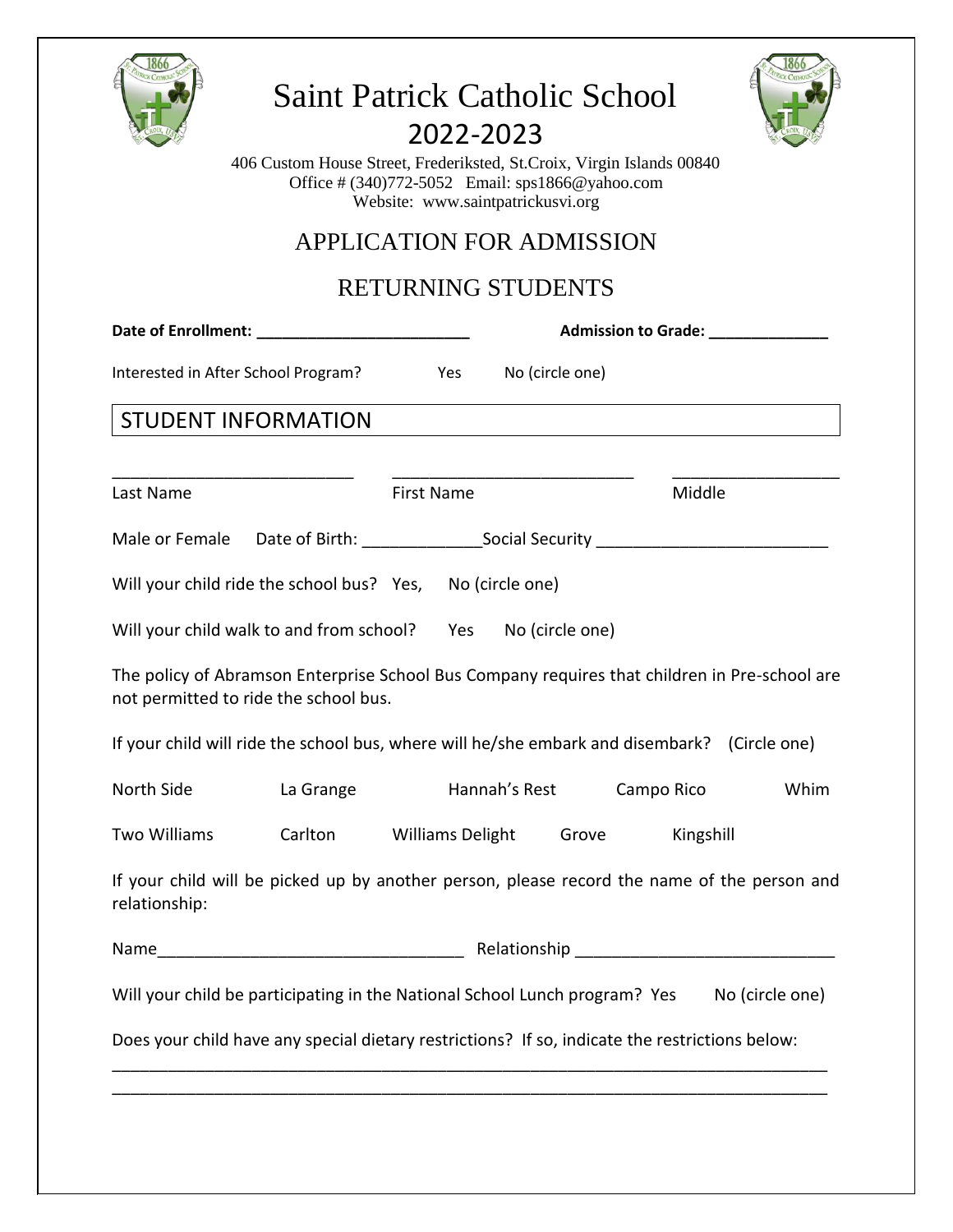#### **UPDATED INFORMATION**

## FATHER/GUARDIAN

| MOTHER/GUARDIAN |
|-----------------|
|                 |
|                 |
|                 |
|                 |
|                 |
|                 |
|                 |
|                 |
|                 |
|                 |

Please complete the following information to up-date our emergency file in the office.

In case of an emergency and the school is unable to contact you, please provide a name and telephone number below: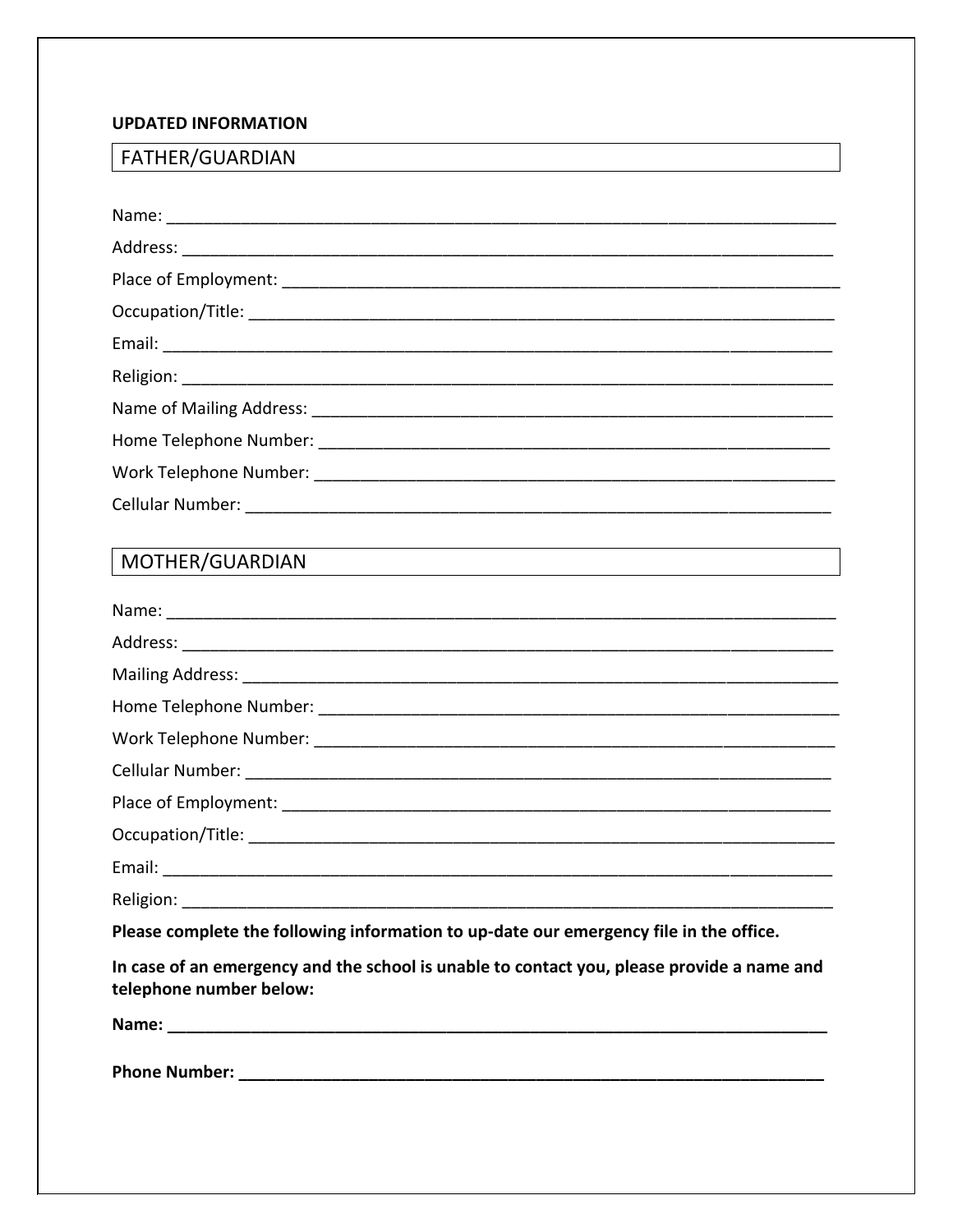Please read the following agreement and affix your signature below.

## ENROLLMENT CONTRACT

| This agreement is made this                                 | day of |                                                            | between Saint Patrick                                        |
|-------------------------------------------------------------|--------|------------------------------------------------------------|--------------------------------------------------------------|
| Catholic School and                                         |        |                                                            |                                                              |
|                                                             |        | (hereinafter referred to as the parent/guardian). Parents/ |                                                              |
| Guardians would like to enroll                              |        |                                                            | (name of child)                                              |
| Whose date of birth is                                      |        |                                                            | for the 2022-2023 school year. Saint Patrick Catholic School |
| agrees to accept your child under the following conditions. |        |                                                            |                                                              |

- 1. The parents/guardians understand and agree to the enrollment contract for the 2022- 2023 school year. The parents/guardians agree to accept the rules and regulations established by the school. The parents/guardians further agree that failure to comply with rules and regulations may result in the dismissal of their child from Saint Patrick Catholic School.
- 2. The parents/guardians understand that this is a Catholic School and all children, regardless of religious affiliation, will be required to take Religion classes, attend prayer services, and Eucharist celebrations. The parents/ guardians further agree to students attending two Sunday Mass services in January 2023 for Catholic Schools Week and in March 2023 for Saint Patrick's Day celebration.
- 3. The parents/guardians promise to collaborate at all times with the administration and teachers about educational and social issues relevant to their child.
- 4. The parents/guardians agree to pay by check or money order.
	- a. A non-refundable registration fee.
	- b. Tuition/fees for the school year as outlined in the tuition/fees schedule.
	- c. For damages of any textbooks or property of the school.
	- d. Graduation fee for Kindergarten and Eighth grade.
	- e. Testing fee for new enrollees.
	- f. Eighth grade Walk-A-Thon fee.
- 5. The parents/guardians agree and understand that if the child's financial account is not up-to-date, the school will not release any grades, or transcripts.
- 6. The parents/guardians are automatically a member of the Home School Association and expected to attend meetings and participate on sub-committees.
- 7. The parents/guardians agree to sign and adhere to the rules/regulations outlines in the Parent/Student Handbook for the 2022-2023 school year.